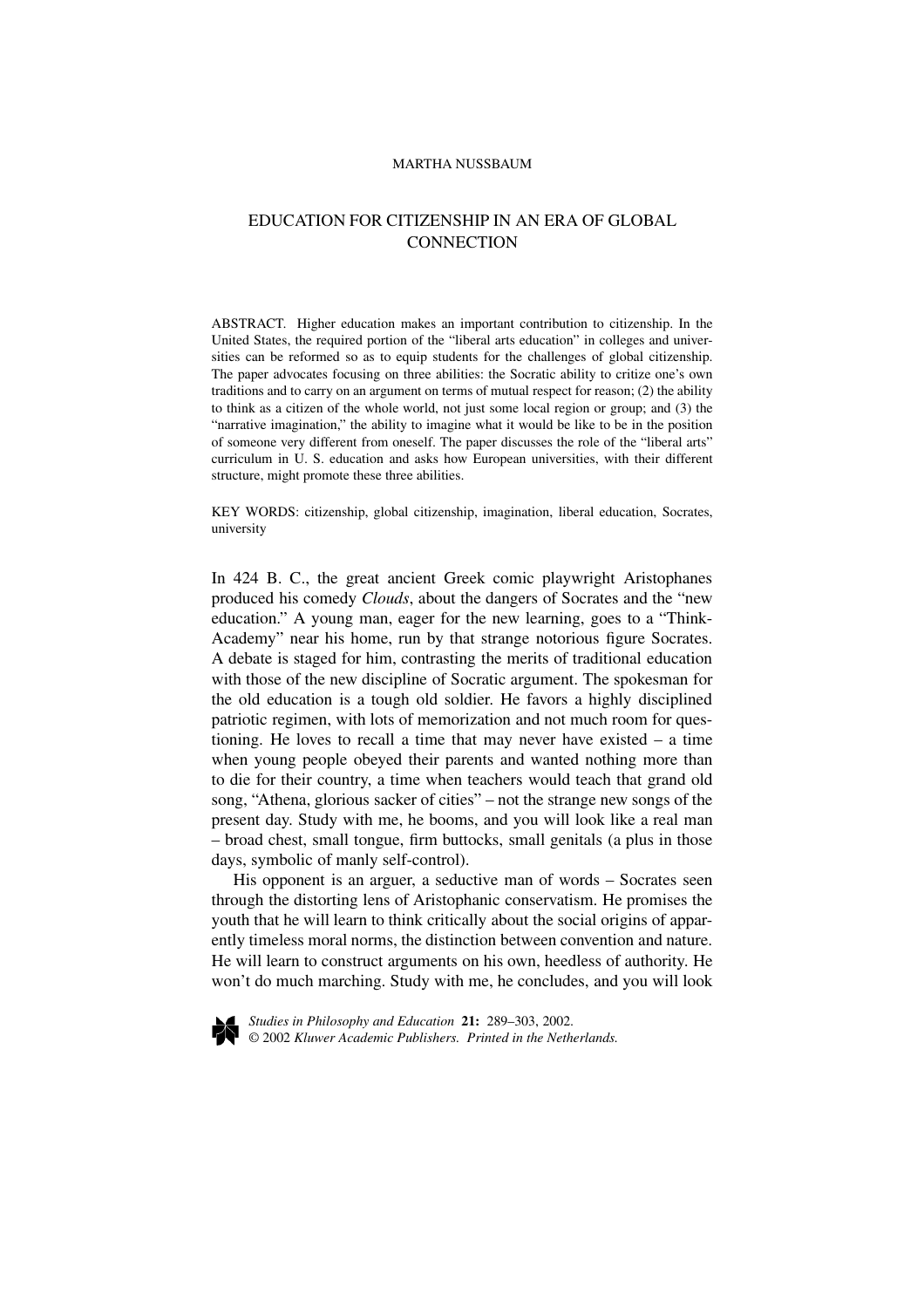like an intellectual: you will have a big tongue, a sunken narrow chest, soft buttocks, and big genitals (a minus in those days, symbolic of lack of selfrestraint). Socrates' self-advertisement, of course, is being slyly scripted by the conservative opposition. The message? The new education will subvert manly self-control, turn young people into sex-obsessed rebels, and destroy the city. The son soon goes home and produces a relativist argument for the conclusion that he should beat his father. The same angry father then takes a torch and burns down the Think-Academy. (It is not made clear whether the son is still inside.) Twenty-five years later, Socrates, on trial for corrupting the young, cites Aristophanes' play as a major source of prejudice against him.

Should a liberal education be an acculturation into the time-honored values of one's own culture? Or should it follow Socrates, arguing that "the examined life" is the best preparation for citizenship? Almost five hundred years later, in the very different culture of the Roman Empire of the first century A. D., the Stoic philosopher Seneca reflected on this same contrast, creating, in the process, our modern concept of liberal education.

Seneca begins his letter by describing the traditional style of education, noting that it is called "liberal" (*liberalis*, "connected to freedom"), because it is understood to be an education for well-brought-up young gentlement, who were called the *liberales*, the "free-born." He himself, he now announces, would use the term "liberal" in a very different way. In his view, an education is truly "liberal" only if it is one that "liberates" the student's mind, encouraging him or her to take charge of his or her own thinking, leading the Socratic examined life and becoming a reflective critic of traditional practices. (I say "him or her" not just out of contemporary political correctness: Stoic philosophers of the first century AD wrote at length about the equal education of women, and defended the view that women as much as men should lead the examined life.) Seneca goes on to argue that only this sort of education will develop each person's capacity to be fully human, by which he means self-aware, self-governing, and capable of recognizing and respecting the humanity of all our fellow human beings, no matter where they are born, no matter what social class they inhabit, no matter what their gender or ethnic origin. "Soon we shall breathe our last," he concludes in his related treatise *On Anger*. "Meanwhile, while we live, while we are among human beings, let us cultivate our humanity."

In the contemporary United States and Europe, as in ancient Athens and Rome, higher education is changing. New topics have entered the curricula of colleges and universities: the history and culture of non-Western peoples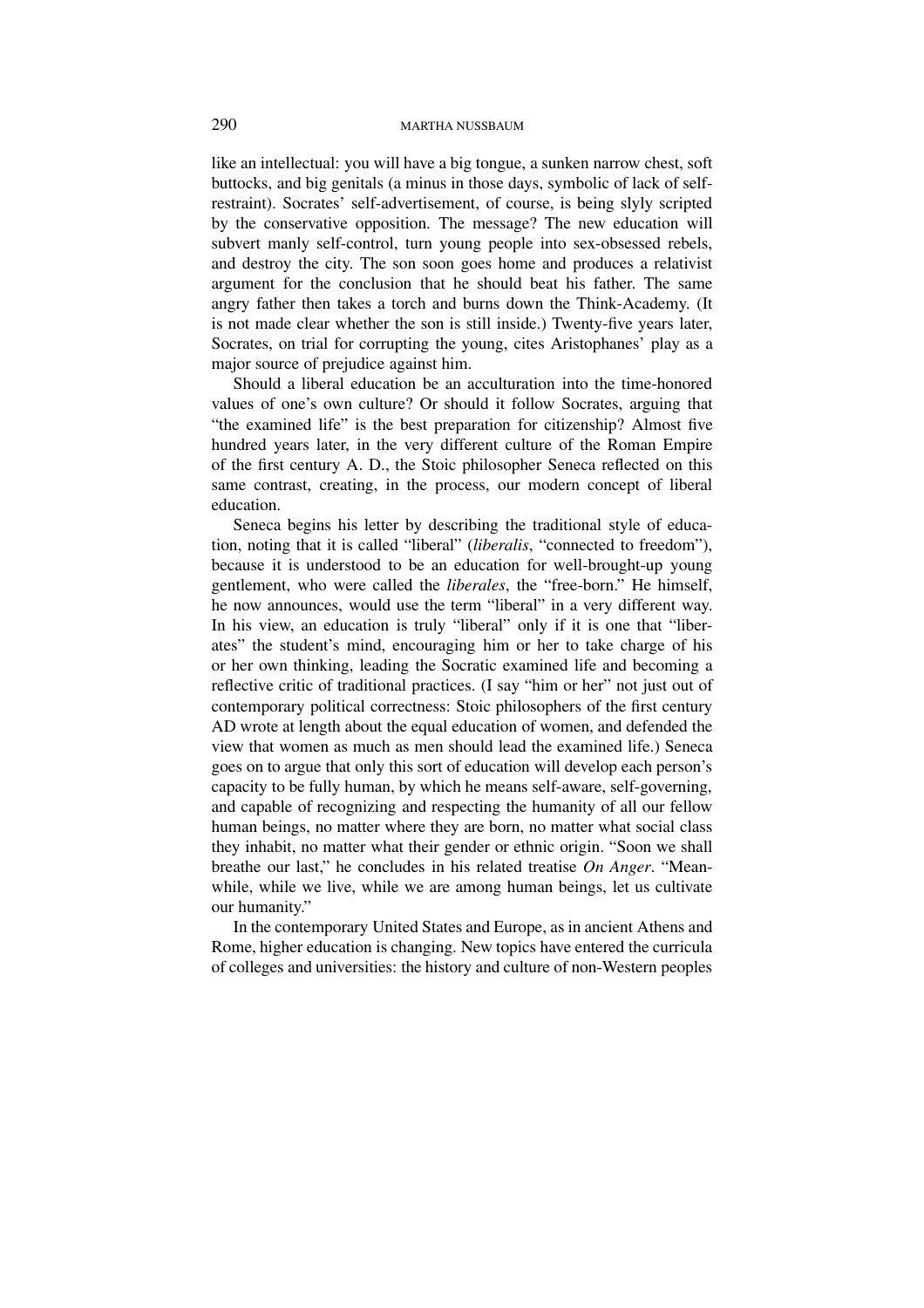and of ethnic and racial minorities within the US, the experiences and achievements of women, the history and concerns of lesbians and gay men. These changes have frequently been presented in popular journalism as highly threatening, both to traditional standards of academic excellence and to traditional norms of citizenship. Readers are given the picture of a monolithic highly politicized elite who are attempting to enforce a "politically correct" view of human life, subverting traditional values and teaching students, in effect, to argue in favor of father-beating. Socratic questioning is still on trial. Our debates over the curriculum reveal the same nostalgia for a more obedient, more regimented time, the same suspiciousness of new and independent thinking, that finds expression in Aristophanes' brilliant portrait of the old education and in the defense by Seneca's contemporaries of the old-style liberal education in a time of rapid social change.

But we can defend many of the changes in traditional models of liberal education as a response to the challenge of Socrates and Seneca, and I shall argue that it is this paradigm we should consider, as we think about what is well done and not well done in contemporary reforms of liberal education. In fact, by and large, the changes that we witness are attempts to follow Seneca's advice to cultivate our humanity. Seneca's ideas of cultivated humanity and world citizenship have had a large influence on modern democratic thought, through Thomas Paine and other writers who were steeped in Stoic ideas. And these ideas have long been at the root of our aspirations, as we construct a higher education that is not simply preprofessional, but a general enrichment of and a cultivation of reasonable, deliberative democratic citizenship.

Today's universities are shaping future citizens in an age of cultural diversity and increasing internationalization. All modern democracies are inescapably plural. As citizens within each nation we are frequently called upon to make decisions that require some understanding of racial and ethnic and religious groups in that nation, and of the situation of its women and its sexual minorities. As citizens we are also increasingly called upon to understand how issues such as agriculture, human rights, ecology, even business and industry, are generating discussions that bring people together from many different nations. This must happen more and more, if effective solutions to pressing human problems are to be found. But these connections often take, today, a very thin form: the global market, that sees human lives as instruments for gain. If our institutions of higher education do not build a richer network of human connections it is likely that our dealings with one another will be mediated by the defective norms of market exchange. A rich network of human connections, however, will not arise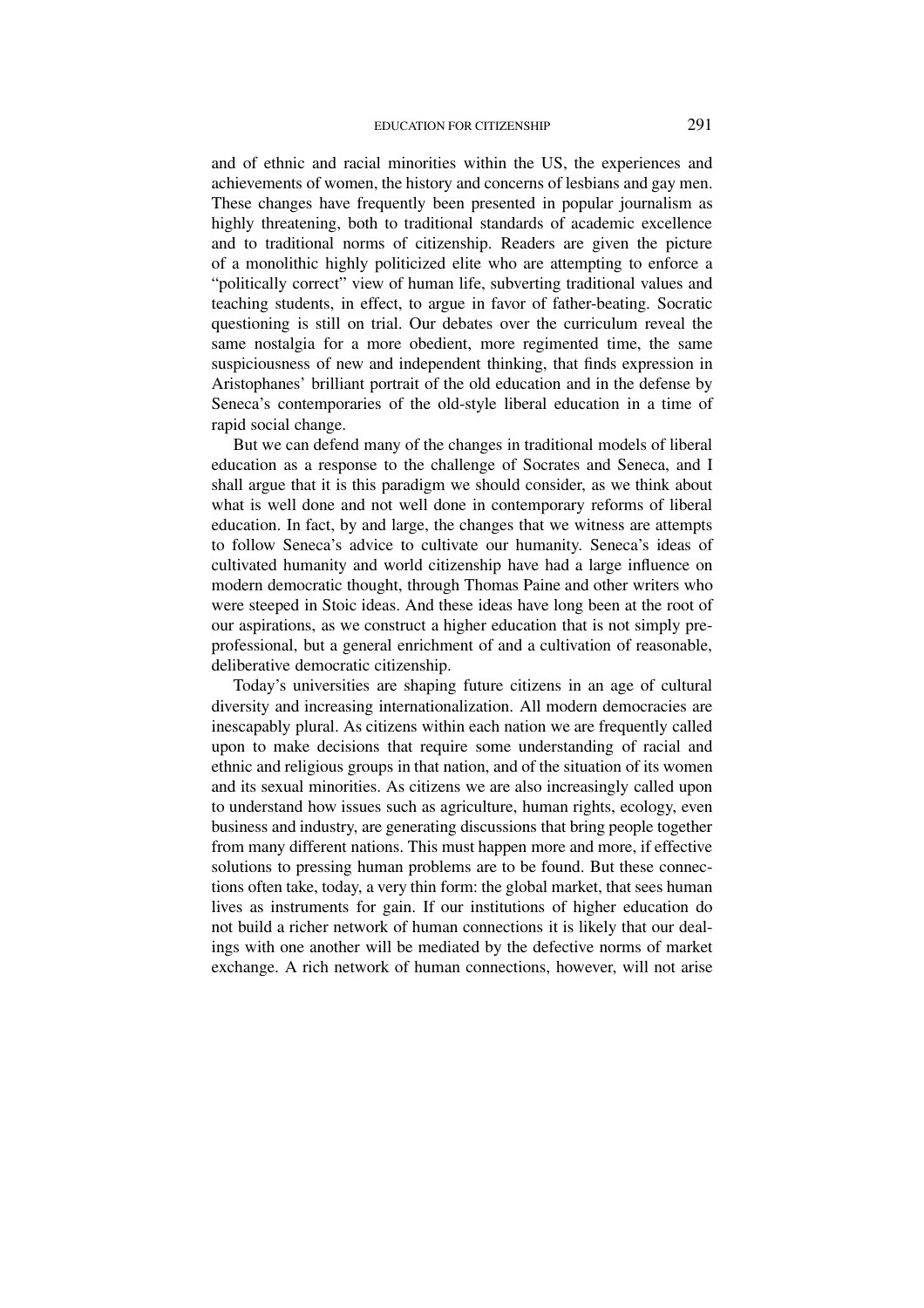magically out of our good intentions: we need to think about how our educational institutions contribute to that goal.

The new emphasis on "diversity" in college and university curricula is above all, I would argue, a way of grappling with the altered requirements of citizenship in an era of global connection, an attempt to produce adults who can function as citizens not just of some local region or group but also, and more importantly, as citizens of a complex interlocking world – and function with a richness of human understanding and aspiration that cannot be supplied by economic connections alone. In this attempt, the humanities – often viewed as useless and equally often viewed with suspicion, as scenes of subversion – play a central role.

The systems of university education in Europe have a disadvantage from the point of view of implementing my proposals. All colleges and universities in the United States offer approximately two years of "liberal education" (sometimes also called "general education") in many subjects before asking students to focus primarily on a major subject for another two years.<sup>1</sup> They do this out of the conviction that higher education is not simply preparation for a career, but a general enrichment of citizenship and life. Thus every undergraduate, whether focused on business or mathematics or art history, will take whatever basic required courses the university sees fit to require. This of course is not the situation in Europe, where for the most part (Scotland being a partial exception) students simply study one or perhaps two subjects, and are admitted to the university in order to pursue that subject. Moreover, professional courses such as law and medicine in the United States are offered only as second degrees, after the candidate has already received a bachelor's degree in some other subject, whether history or philosophy; in Europe students enter such courses directly. So here is another source of humanistic richness in the professional education of U.S. students that is absent from most European universities.

It is particularly difficult for a system structured in the European way to integrate new forms of study, such as women's studies and the study of race.<sup>2</sup> Most students do not want these to be their major subject, because they do not lead to many job opportunities. Most often, they are sought out,

<sup>1</sup> Strictly speaking, the course of study is rarely linear in this way. Usually students begin study of the major subject early, in the first or certainly the second year; and in the third and fourth years they do not study only one thing, but continue to take some basic required courses and other "elective" (optional) courses outside their major.

<sup>2</sup> For helpful discussion of this issue I am very grateful to the University for Humanist Studies in Utrecht, The Netherlands, which sponsored a conference on these ideas in 1999. This University is the closest thing, in Europe, to an American liberal arts college, with a five-year humanistic curriculum integrating many different subjects.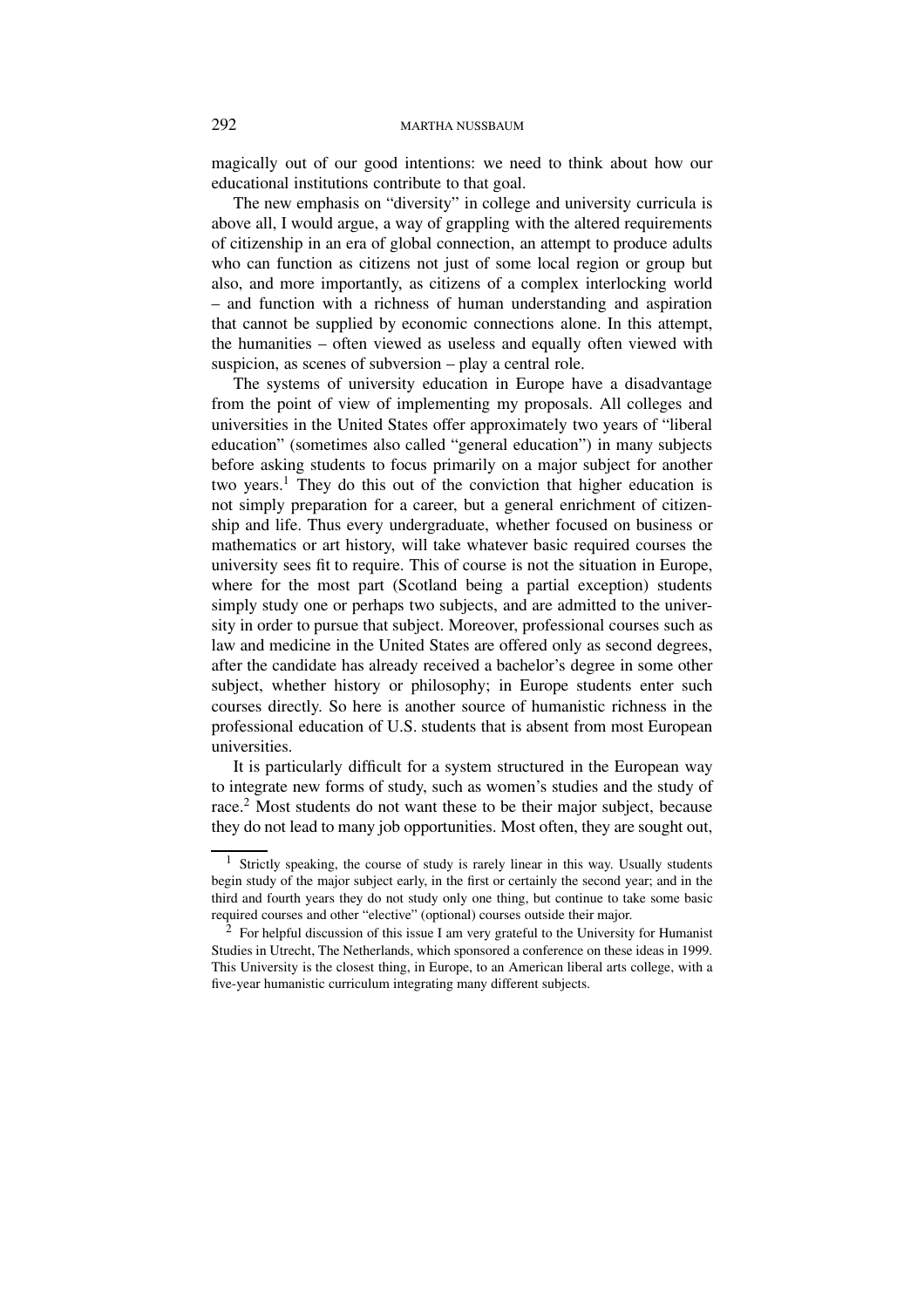in the U.S., as either basic required courses or so-called "elective courses", that is, courses where the student has some latitude to roam outside the major subject. In Europe it has been exceedingly difficult for programs in these areas to get established. In both England and The Netherlands, I know that people in women's studies feel extremely marginal at most major universities, because the structure of degree programs does not include them, or, if it does, few students want to make the major commitment of doing an entire degree in that area. But short of that, students have little access to those subjects, and the programs are typically more helpful to faculty doing interdisciplinary research than to students.

Ultimately, I believe, the universities of Europe will need to think about adding a segment of general "education for citizenship" to the curriculum, in order to realize the goals that I shall outline here. I shall return to that theme in my conclusion. But now let me proceed with the ideas themselves.

In *Cultivating Humanity*, I have argued that three capacities, above all, are essential to the cultivation of humanity in today's interlocking world. First is the capacity for critical examination of oneself and one's traditions – for living what, following Socrates, we may call "the examined life." This means a life that accepts no belief as authoritative simply because it has been handed down by tradition or become familiar through habit, a life that questions all beliefs and accepts only those that survive reason's demand for consistency and for justification. Training this capacity requires developing the capacity to reason logically, to test what one reads or says for consistency of reasoning, correctness of fact, and accuracy of judgment.

Testing of this sort frequently produces challenges to tradition, as Socrates knew well when he defended himself against the charge of "corrupting the young." But he defended his activity on the grounds that democracy needs citizens who can think for themselves rather than simply deferring to authority, who can reason together about their choices rather than just trading claims and counter-claims. Like a gadfly on the back of a noble but sluggish horse, he said, he was waking democracy up so that it could conduct its business in a more reflective and reasonable way.

This norm of deliberative democracy has not been fully realized in our modern democracies, any more than it was in ancient Athens. As I write this, the American controversy about the election continues, and one may observe the extent to which mere rhetoric and the attempt to sway public opinion dominates over all attempts to reason clearly and well. Good reasoning can be found on both sides, and at many levels. But so often the dominant concern of both journalists and politicians is for how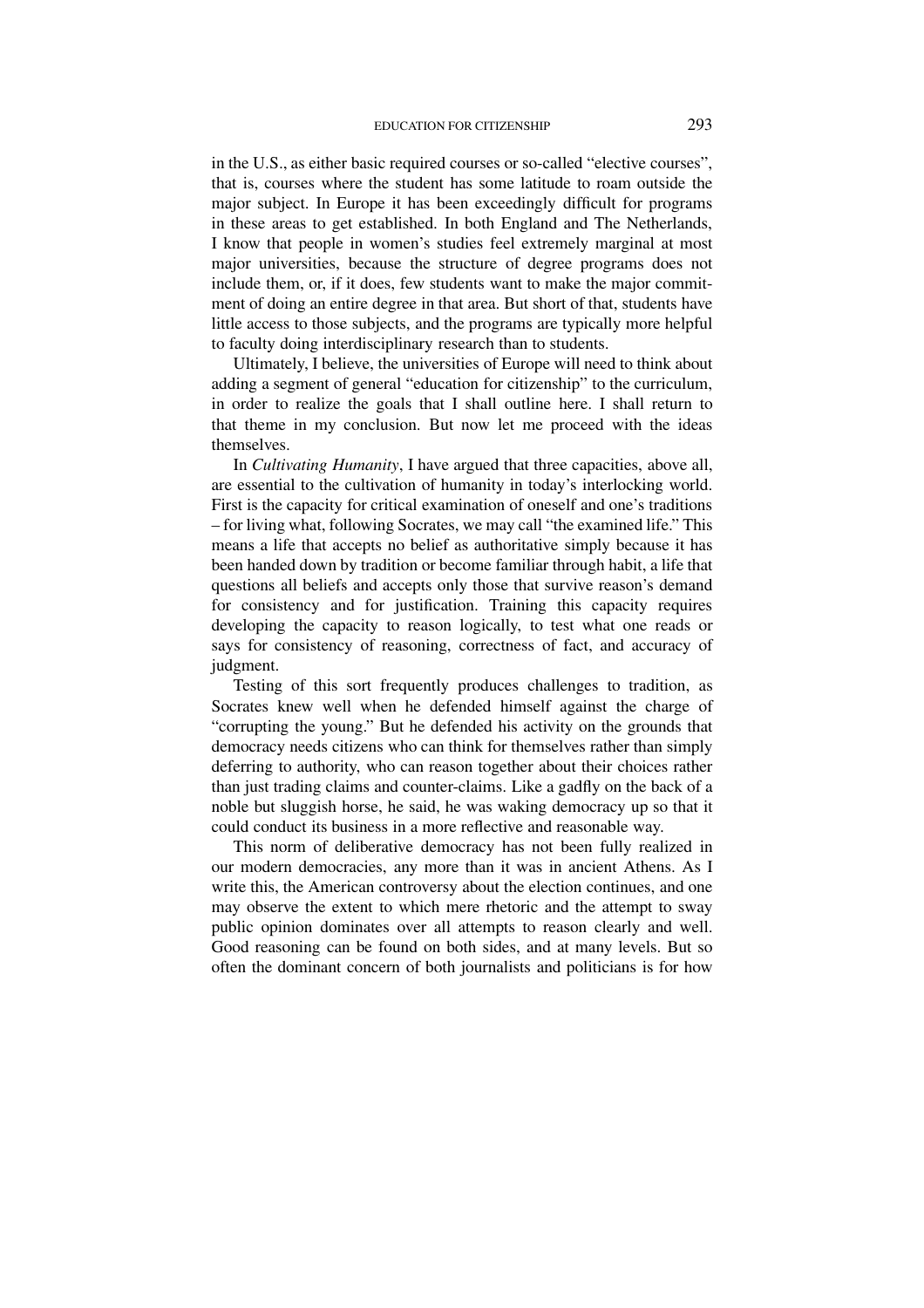things "play", for "spin", rather than for the quality of ideas and arguments. There are some philosophers, notably Alasdair MacIntyre, who see in our situation a defect of modernity itself, and who hold that things were much better in ancient Greece, when we had a secure grasp of an end for human beings imposed by authority on all citizens. I think that MacIntyre is quite wrong here, both about the Greeks and about us. The Greek democracy had just the same problems that we have: that is why Socrates' mission was necessary. Nor does the solution to those problems require abandoning the Enlightenment's commitment to self-critical reason, or the commitment to pluralism and toleration that is at the heart of our modern ways of life. Political deliberation can proceed well in a pluralistic society – if citizens have sufficient respect for their own reasoning and really care about the substance of ideas and the structure of arguments. The responsibility for instilling these values lies with our institutions of higher education.

I believe that for this reason instruction in philosophy is an indispensable part of higher education. Of course it can't be just any type of philosophy course. Large lecture classes are not very much use, because the main purpose is to give students practice in analyzing and constructing arguments in a Socratic fashion. What is crucial is plenty of opportunity for interchange between faculty and students, and many writing assignments, carefully evaluated with ample comments. More or less useless, in my view, are required courses where lectures are given to a huge number of students, who have no opportunity to discuss or to write papers and evaluation is based on a multiple choice examination. This is not Socratic philosophizing, this is unhelpful regurgitation.

Many American universities and colleges, however, have been able to construct curricula that require all students to take one or two courses in philosophy. (Often this is an excellent source of employment for talented Ph.D. students, who are either teaching assistants in such courses or in some cases teach sections of the courses on their own.) Let me mention just one example of the effects of such required courses, a student named Billy Tucker at a business college named Bentley College in Waltham Massachusetts. Tucker went to Bentley because he planned to focus on marketing and did not want a more general academic education. On the other hand, the college wisely requires two semesters of philosophy from all students, and hires enough faculty to keep class size around twenty-five students per faculty member. Tucker encountered a very gifted teacher, originally from India, named Krishna Mallick. Mallick began with the trial and death of Socrates. (I met Tucker at my fitness center, where he was working behind the desk, reading Plato's *Apology* and *Crito*.) She also showed a film about Socrates, and the combination really grabbed the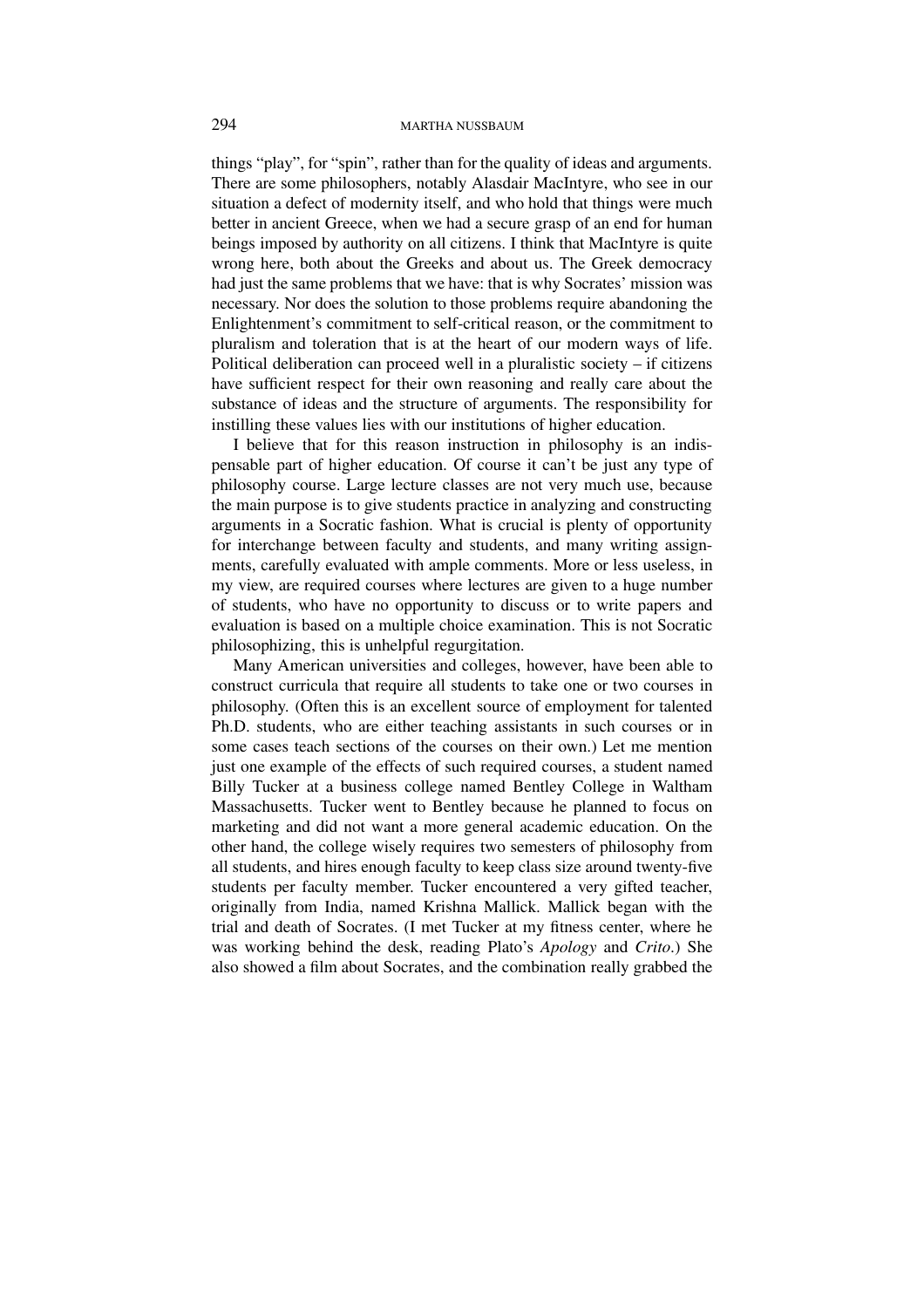imagination of this young man, intelligent but lacking in confidence about his own intellect. He thought it was so odd that Socrates did not escape from prison when he had the chance, but died for the activity of arguing. This example stung his imagination, and he got more and more interested in the course, which continued by presenting the basics of formal logic, so that students could then discover examples of valid and invalid reasoning in newspaper editorials and political speeches. Tucker did really well on this, and was amazed to discover that he actually had a good mind – he had thought he was not that kind of person. Finally, the course assigned students roles in debates about issues of the day that were to be staged before the class. Tucker was puzzled to discover that he was assigned to argue against the death penalty, although he actually supports it.

Tucker told me that this experience gave him an entirely new attitude to political debate: he had never understood that you can argue on behalf of a position that you do not hold yourself. Now he is more likely to see political argument as a process of searching for good answers, rather than just a way of making boasts and establishing your status. Now he knows how to ask what assumptions both sides share, where their differences really lie, and what the structure of each argument is. As you can guess, I think that this result is exactly what Socrates was after, and an exceedingly important result, in a democracy where most people learn their norms of political rhetoric from the rhetoric of talk radio. I believe that such abilities can be cultivated in many different types of classes, but that philosophy does the best job of educating the mind in this way  $-$  if taught with sufficient attention to the student's starting point, and with sufficient imagination and creativity. The important thing is that students need to be made active, and I must emphasize that the proposals I am making are no good at all in the absence of resourceful creative teaching that really respects the mind of the pupil.

But now to the second part of my proposal. Citizens who cultivate their humanity need, further, an ability to see themselves as not simply citizens of some local region or group but also, and above all, as human beings bound to all other human beings by ties of recognition and concern. As I have already said, the world around us is inescapably international. Issues from business to agriculture, from human rights to the relief of famine, call our imaginations to venture beyond narrow group loyalties and to consider the reality of distant lives. As Seneca and the ancient Stoics knew, we very easily think of ourselves in group terms – as Americans first and foremost, as human beings second – or, even more narrowly, as Italian-Americans, or heterosexuals, or African-Americans first, Americans second, and human beings third if at all. We neglect needs and capacities that link us to fellow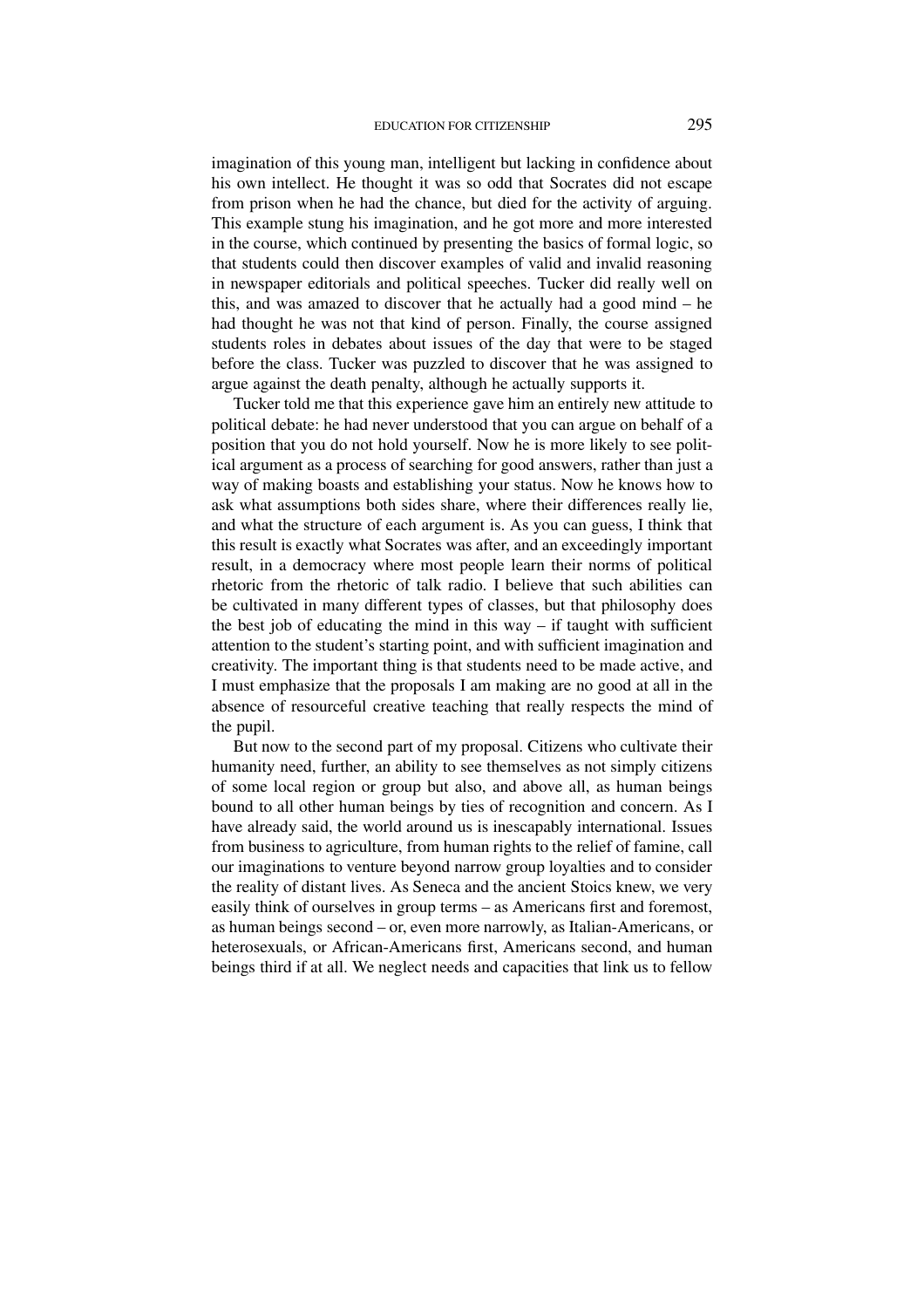citizens who live at a distance, or who look different from ourselves. This means that we are unaware of many prospects of communication and fellowship with them, and also of responsibilities we may have to them. We also sometimes err by neglect of differences, assuming that lives in distant places must be like ours and lacking curiosity about what they are really like. Cultivating our humanity in a complex interlocking world involves understanding the ways in which common needs and aims are differently realized in different circumstances. This requires a great deal of knowledge that American college and university students rarely got in previous eras, knowledge of non-Western cultures, of minorities within their own, of differences of gender and sexuality.

As I have said, Americans face particular dangers in this area. On the one hand, we have been thinking about internal minority traditions for a long time, and to some extent we have succeeded in understanding our nation as a multicultural society, where the contributions of different groups all make a difference. I shall return to that point later. But on the other hand, Americans, unlike most citizens of Sweden, are tremendously ignorant of the other nations of the world. They have little factual knowledge and little curiosity. Institutions of higher education have a crucial role to plan in combatting these cultural vices. So as I describe this part of my proposal, I shall focus on teaching involving non-Western cultures, although I shall later return to the role of learning about internal minorities.

Education for world citizenship has two dimensions: the construction of basic required courses that all students take (part of the "liberal education" or "general education" component of a U.S. university education) and the infusion of world-citizenship perspectives in more advanced courses in the different disciplines. Let me give one example at each level, making my description concrete enough to give you an idea of the actual classroom experience.

At Scripps College, in Pomona California, the balmy climate and the lush campus sometimes make studying difficult. As a visitor from Chicago, I feel like getting outside as quickly as possible. Nonetheless, the freshman class, consisting of 250 women, crowds the lecture hall, with eager energy and expectation. Their freshman core course is about to meet, to discuss feminist criticisms of the international human rights movement as a false Western type of universalism, and responses that other feminists have made to those criticisms, defending the human rights movement against the charge of Westernizing and colonizing. (That's what I am there to do.) Called "Culture, Values, and Representation," this course, required of all first-year university students, replaced an earlier required course on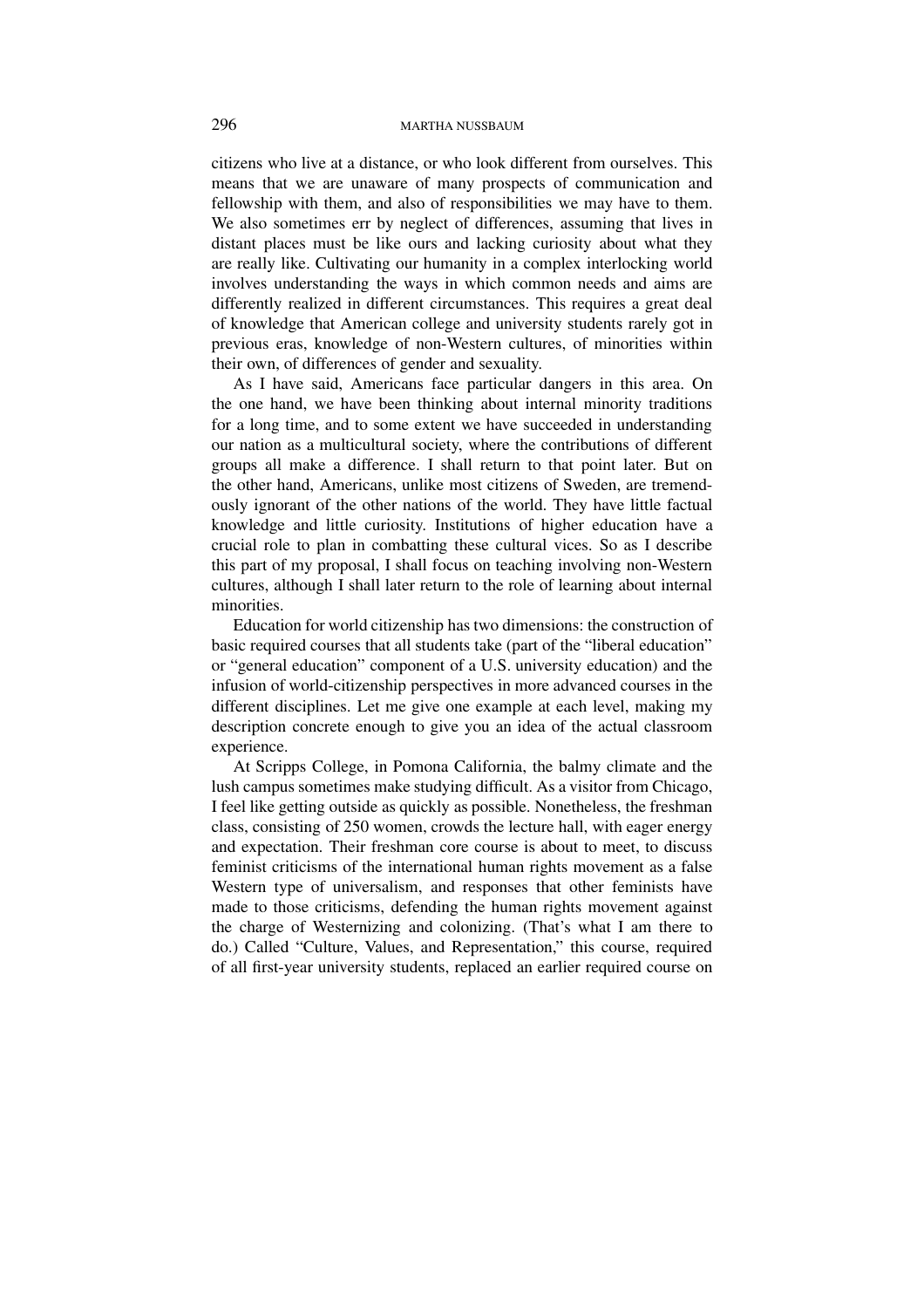Western civilization course that had gotten tired and diffuse. It studies the central ideas of the European enlightenment – in political thought, history, philosophy, literature, and religion. (The staff is drawn from many different departments; instructors take turns giving lectures, and each leads a section.) The study of the Enlightenment is then followed by critical responses to it: by formerly colonized populations, by non-Western philosophy and religion, by Western postmodernist thought, including feminst thought. The course then turns to responses that can be made to those criticisms.

This course obviously does not provide a systematic investigation of even one non-Western culture, but it sets the stage for inquiry and questioning. Its clear focus, its emphasis on cross-cultural debate and reasoning, rather than simply on a collection of facts, and its introduction of non-Western materials through a structured focus on a single set of issues, all make it a valuable introduction to further questioning on these issues. Above all, the course has merit because it plunges students right into some of the most urgent questions they will need to ask today as world citizens: questions about the universal validity or lack of validity of the language of rights, the appropriate way to respond to the legitimate claims of the oppressed. I like this course so much that I have imitated its structure in a seminar that I will soon be conducting for leaders of business and industry at the Aspen Institute in Colorado.

Pedagogically, this course gives a good model of how to deal with large class size without diluting instructional quality. The lectures themselves, of course, do not involve much faculty-student interaction – although a dramatic and problem-oriented lecturing style can do a lot to involve students and prevent passivity. But there is at least one discussion section every week, led by a faculty member, and the sections have around 15 students. There are also very regular writing assignments. Students thus are rendered active participants in the working out of the ideas of the course, and the open-ended structure of criticism and reply indicates to them that these are ongoing problems in human life that they will have to approach as best they can, rather than closed issues to which some knowing intellectual has found a solution. The spirit of questioning carries over into the informal life of the campus. Because all students take it, discussion of its questions fills the dining halls and residences.

Another important aspect of the course's success that needs comment is its interdisciplinary character. Faculty from many different departments are brought together and given financial support to work on the course during the summer, exchanging ideas and getting one another's disciplinary perspectives. Such financial support for development of new ideas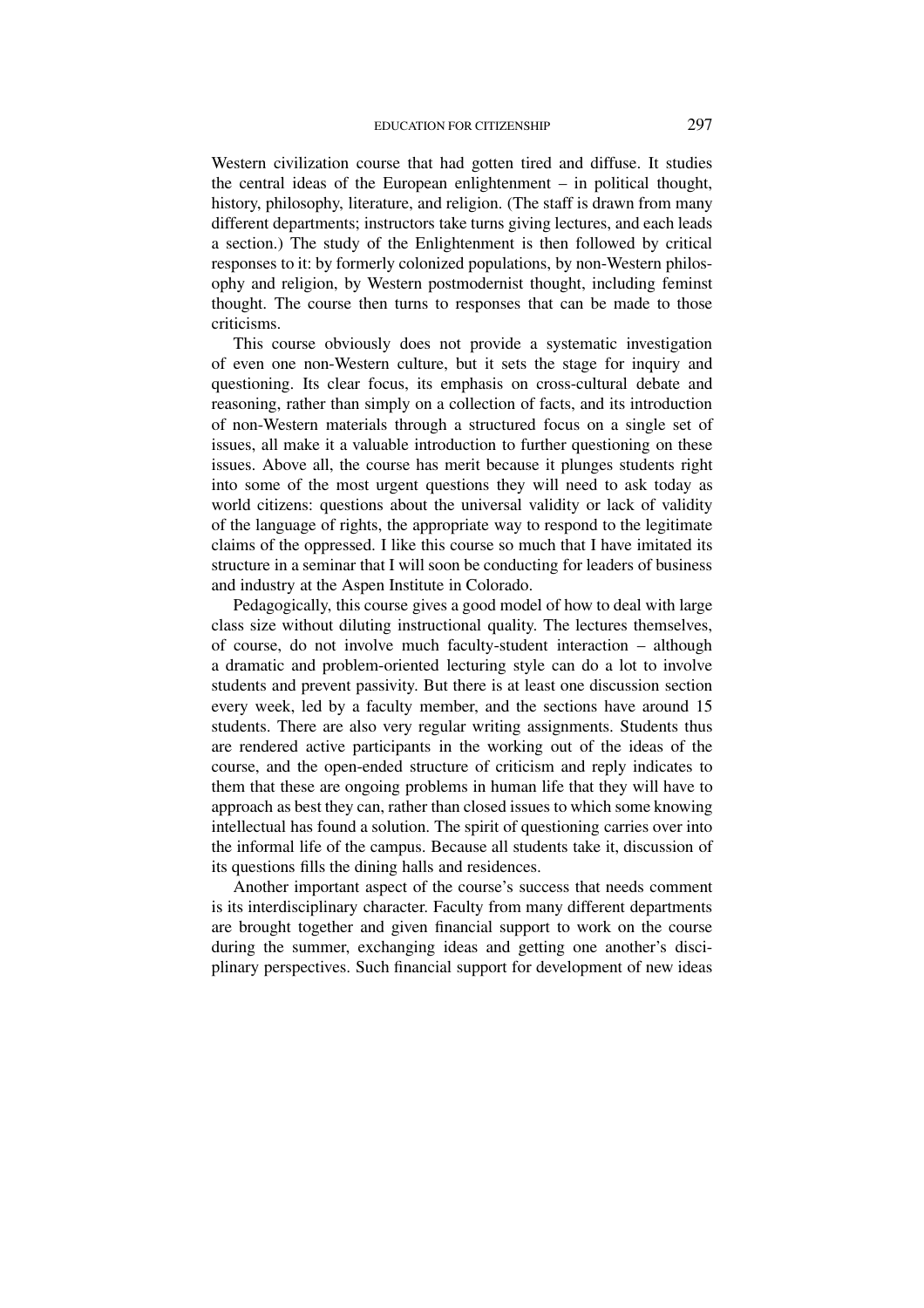in a deliberative interdiscipinary framework is crucial to making the course as rich as it is.

Now let me turn to a program that aims to affect more advanced course in each of the disciplines. Again, I begin with a description of what faculty are actually doing.

At St. Lawrence University, a small liberal arts college in upstate New York, the snow is already two feet deep by early January. Cars make almost no sound rolling slowly over the packed white surface. But the campus is well-plowed, even at Christmas. In a brightly lit seminar room a group of young faculty, gathering despite the vacation, talk with excitement about their month-long visit to Kenya to study African village life. Having shared the daily lives of ordinary men and women, having joined in local debates about nutrition, polygamy, AIDS, and much else, they are now incorporating the experience into their teaching – in courses in art history, philosophy, religion, women's studies. Planning eagerly for the following summer's trip to India, they are already meeting each week for an evening seminar on Indian culture and history. Group leaders Grant Cornwell from Philosophy and Eve Stoddard from English talk about how they teach students to think critically about cultural relativism, using careful philosophical questioning in the Socratic tradition to criticize the easy but ultimately (they argue) incoherent idea that toleration requires us not to criticize anyone else's way of life. Their students submit closely reasoned papers analyzing arguments for and against outsiders' taking a stand on the practice of female circumcision in Africa.

Again, notice that the success of this program requires interdisciplinary discussion and financial support. The unique travel component was very important to these faculty, but is probably not absolutely indispensable. What is indispensable is the time to sit together and read and work together, learning how the problems of a region of the world look from historical, economic, religious, and other perspectives. Each faculty member will ultimately go on to incorporate this knowledge into the standard course offerings in his or her field. Thus, Economics now offers a course on "African Economies." Art History offers a course focused on representation of the female body in African art. Philosophy offers a course in cultural relativism and the critique of relativism. Biology offers a course in AIDS and the African experience. These courses enrich standard course offerings in each of the departments.

These same two levels need to be considered when we consider what students should learn about minorities and previously excluded groups in their own nation. Once again, the basic courses that all students take should contain a new emphasis on the diversity of the nation's own population.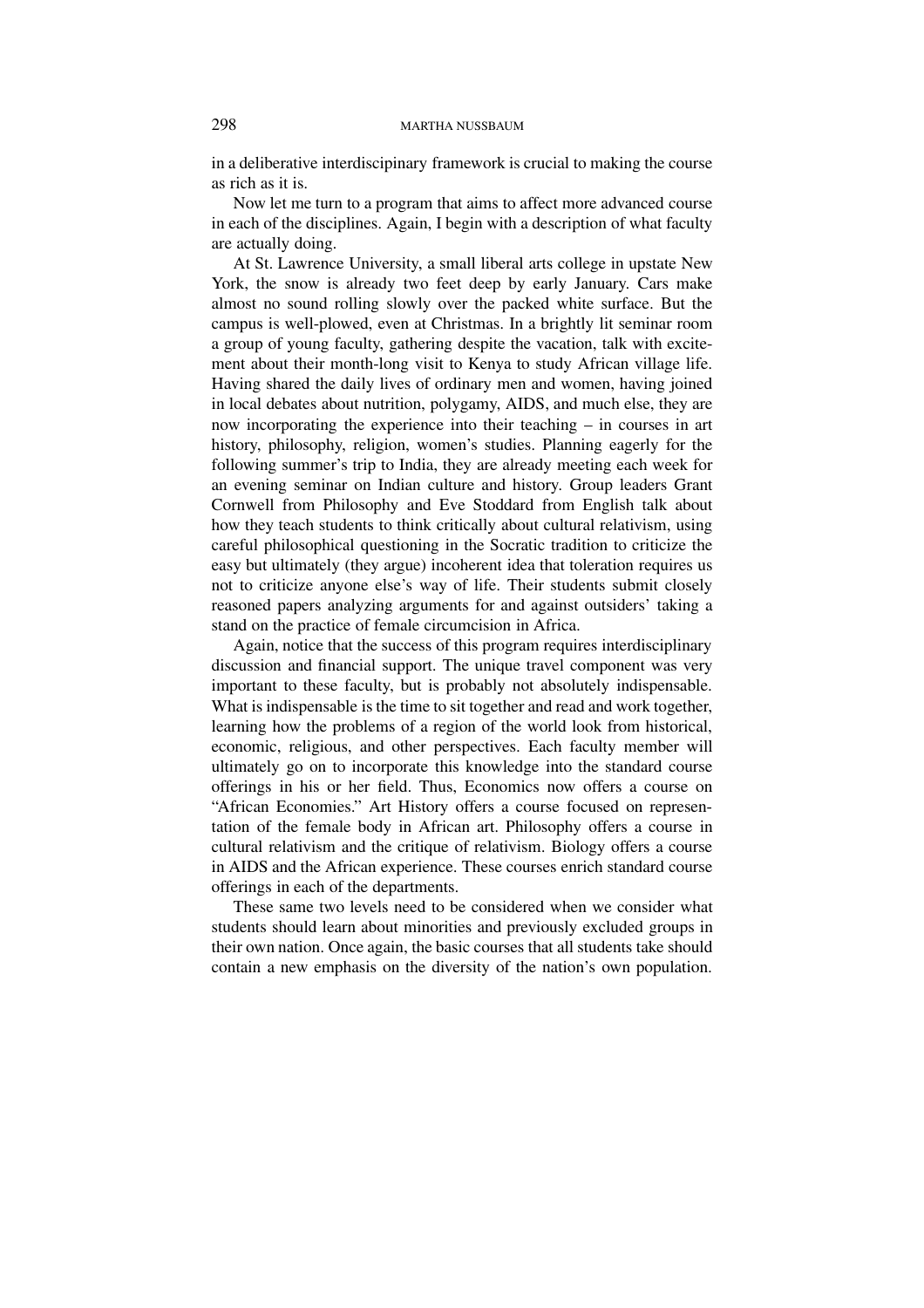Thus in many American universities discussions of U.S. history and constitutional traditions now contain a focus on race, the changing situation of women, and the role of immigration and ethnic politics, that would have been previously unknown. At the same time, courses in each of the disciplines must increasingly incorporate and are incorporating these perspectives. Literature courses increasingly focus on works by women and expressing the experience of excluded racial minorities; economics, art history, biology, religious studies – all these can find ways of confronting students with the reality of a multi-ethnic and multicultural society. Even in disciplines as traditional as the Greek and Roman Classics, we now study the lives of women in the ancient world, and the role of slavery in ancient economies, something that both promotes a richer understanding of the past and facilitates good deliberation about modern problems.

As I remarked earlier in countries where university curricula have a firm disciplinary focus it will not be easy to incorporate the "general education" part of my proposal. That may happen over time, but it is possible right now to think of ways in which each of the separate disciplines may prepare students more adequately to see themselves as citizens of a multicultural and diverse society, in a multinational interdependent world.

This brings me, in fact, to the third part of my proposal. Citizens cannot think well on the basis of factual knowledge alone. The third ability of the citizen, closely related to the first two, can be called the narrative imagination. This means the ability to think what it might be like to be in the shoes of a person different from oneself, to be an intelligent reader of that person's story, and to understand the emotions and wishes and desires that someone so placed might have. The narrative imagination is not uncritical: for we always bring ourselves and our own judgments to the encounter with another, and when we identify with a character in a novel, or a distant person whose life story we imagine, we inevitably will not merely identify, we will also judge that story in the light of our own goals and aspirations. But the first step of understanding the world from the point of view of the other is essential to any responsible act of judgment, since we do not know what we are judging until we see the meaning of an action as the person intends it, the meaning of a speech as it expresses something of importance in the context of that person's history and social world. The third ability our students should attain is the ability to decipher such meanings through the use of the imagination.

This ability is cultivated, above all, in courses in literature and the arts. Preparing citizens to understand one another is not the only function of the arts in a college curriculum, of course, but it is one extremely important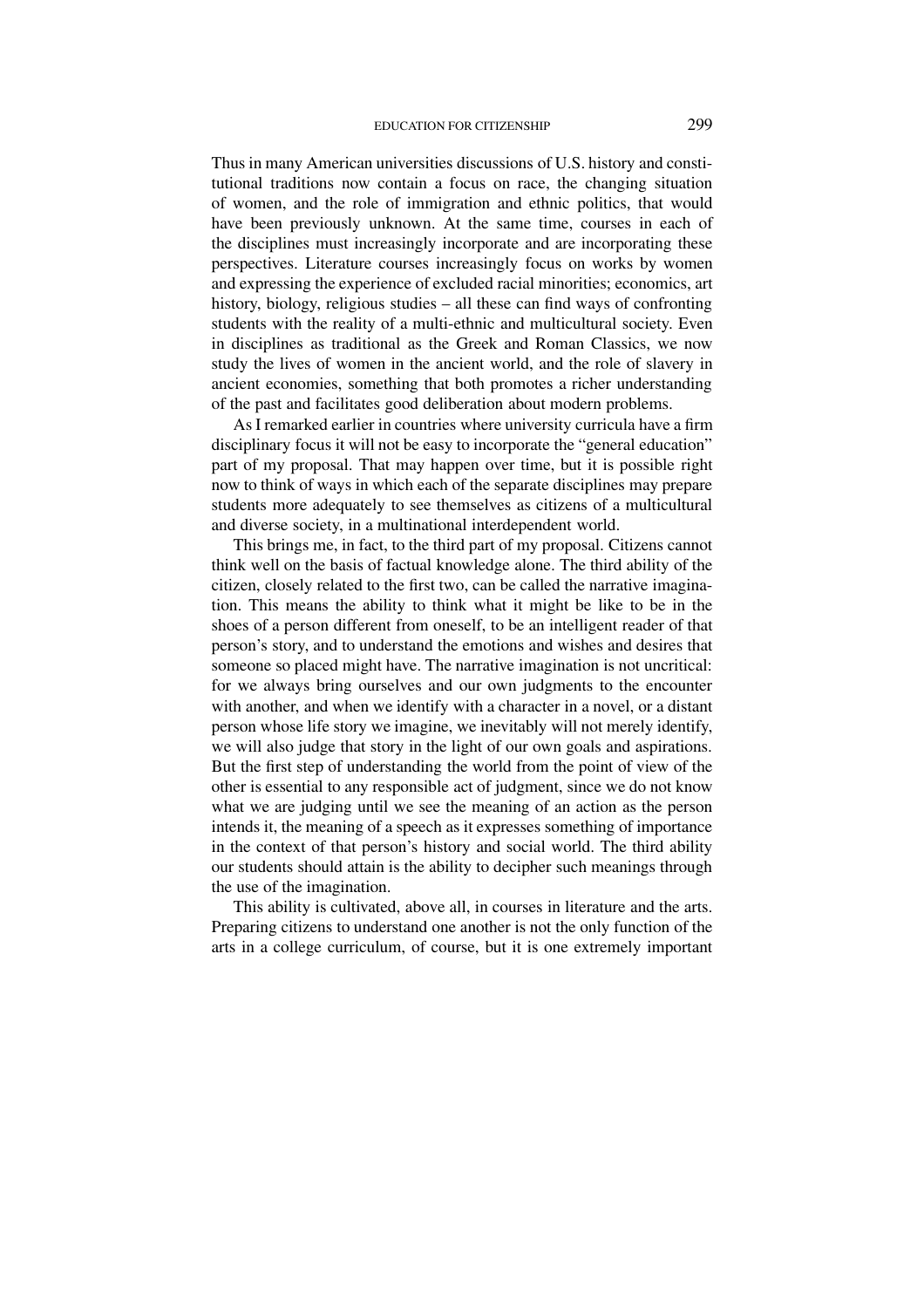function, and there are many ways in which such courses may focus on the requirements of citizenship.

Many courses in literature and the arts cultivate this sort of imagination, and many standard and familiar works thus prepare students to understand the situation of people different from themselves. But there is also reason to focus on the incorporation of works that confront students vividly with the experience of minority groups in their own society and of people in distant nations. The moral imagination can often become lazy, according sympathy to the near and the familiar, but refusing it to people who look different. Enlisting students' sympathy for distant lives is thus a way of training, so to speak, the muscles of the imagination.

This point was vividly put by Ralph Ellison, one of America's great novelists, in his novel *Invisible Man*. In an Introduction to a reissue of the novel in 1981, Ellison explicitly links the novelist's art to the possibility of American democracy. By representing both visibility and its evasions, both equality and its refusal, a novel, he wrote, "could be fashioned as a raft of hope, perception and entertainment that might help keep us afloat as we tried to negotiate the snags and whirlpools that mark our nation's vacillating course toward and away from the democratic idea." This is not, he continues, the only goal for fiction; but it is one proper and urgent goal. For a democracy requires not only institutions and procedures, it also requires a particular quality of vision, in order "to defeat this national tendency to deny the common humanity shared by my character and those who might happen to read of his experience" (xxvi).

Let me show you a bit of how Ellison's novel does this, by commenting on its opening paragraph.

A voice speaks to us, from out of a hole in the ground. We don't know where this hole is – somewhere in New York, it appears. It is a warm hole, and full of light; in fact, there is more light in that hole, we are told, than on top of the Empire State Building, or on Broadway. The voice tells us that he loves light, and he can't find much of it in the outside world. Light confirms his reality. Without light, and that is to say virtually always in the world above, he is invisible, formless, deprived of a sense of his own form and his "vital aliveness."

I am an invisible man. No, I am not a spook like those who haunted Edgar Allan Poe; nor am I one of your Hollywood-movie ectoplasms. I am a man of substance, of flesh and bone, fiber and liquids – and I might even be said to possess a mind. I am invisible, understand, simply because people refuse to see me. Like the bodiless heads you see sometimes in circus sideshows, it is as though I have been surrounded by mirrors of hard, distorting glass. When they approach me they see only my surroundings, themselves, or figments of their imagination – indeed, everything and anything except me.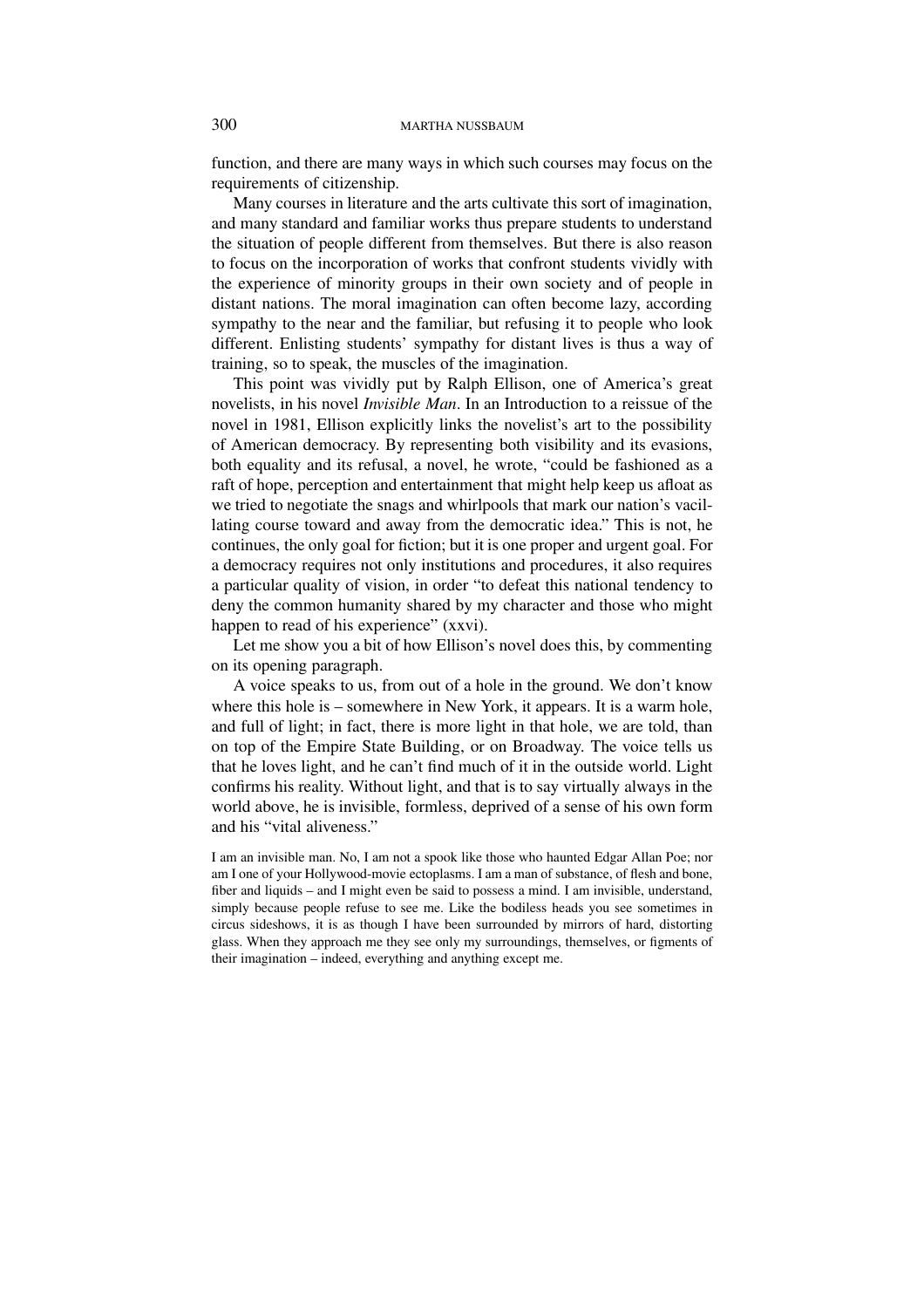#### EDUCATION FOR CITIZENSHIP 301

Nor is my invisibility exactly a matter of a biochemical accident to my epidermis. That invisibility to which I refer occurs because of a peculiar disposition of the eyes of those with whom I come in contact. A matter of the construction of their *inner* eyes, those eyes with which they look through their physical eyes upon reality.

Ellison's novel concerns a refusal of acknowledgment, a humanity that has been effaced. From its very opening, however, the work itself goes to work undoing that refusal of recognition, alluding as it does so to its own moral capacities. The refusal to see the Invisible Man is portrayed as a moral and social defect, but also, more deeply, as a defect of imagination, of the inner eyes with which we look out, through our physical eyes, on the world. The people around the Invisible Man see only various fantastic projections of their own inner world, and they never come into contact with the human reality of his life. *Invisible Man* explores and savagely excoriates these refusals to see, while at the same time inviting its readers to know and see more than the unseeing characters. "Being invisible and without substance, a disembodied voice, as it were, what else could I do? What else but try to tell you what was really happening when your eyes were looking through?" In this way, it works upon the inner eyes of the very readers whose moral failures it castigates, although it refuses the easy notion that mutual visibility can be achieved in one heartfelt leap of brotherhood.

The novel's mordantly satirical treatment of stereotypes, its fantastic use of image and symbol (in, for example, the bizarre dream-like sequence in the white paint factory), and its poignant moments of disappointed hope, all contribute to Ellison's democratic end, linking the novel's sources of pleasure to its sources of insight.

One could go on much further about this wonderful work. But my point is that we need to educate the eyes of our students, by cultivating their ability to see complex humanity in places where they are most accustomed to deny it. Defeating these refusals of vision requires not only a general literary education, but also one that focuses on groups with which our citizens' eyes have particular difficulty.

Although one may certainly add a literary component to courses in many different disciplines, from law to philosophy, I think that here the "liberal education" part of the U.S. system has a special strength, enabling all students to get a common imaginative awakening through confrontation with carefully chosen literary works. It is very difficult to see how students bound for careers in business and industry, for example, will get such a training from courses in those disciplines alone.

Our campuses educate our citizens. This means learning a lot of facts, and mastering techniques of reasoning. But it means something more. It means learning how to be a human being capable of love and imagination.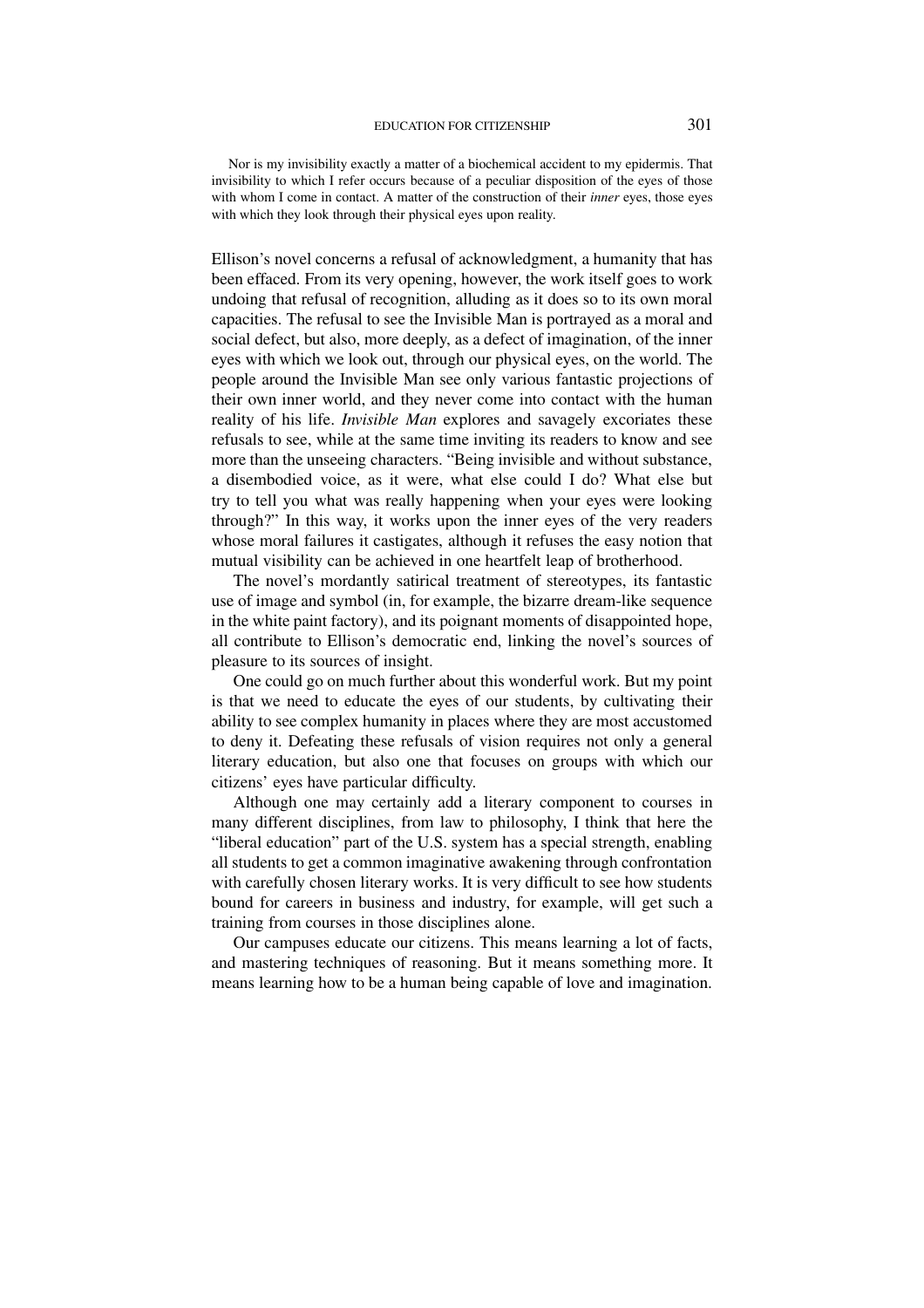We may continue to produce narrow citizens who have difficulty understanding people different from themselves, whose imaginations rarely venture beyond their local setting. It is all too easy for the moral imagination to become narrow in this way. Think of Charles Dickens's image of bad citizenship in his novel *A Christmas Carol*, in his portrait of the Ghost of Jacob Marley, who visits Scrooge to warn him of the dangers of a blunted imagination. Marley's Ghost drags through all eternity a chain made of cash boxes, because in life his imagination never ventured outside the walls of his successful business to imagine the lives of the men and women around him, men and women of different social class and background. Scrooge is astonished at the spectacle of his old friend wearing this immense chain. "I wear the chain I forged in life," he tells Scrooge. "I made it link by link and yard by yard. I girded it on of my own free will, and of my own free will I wore it." Trying to deny what he is hearing, Scrooge, terrified, blurts out, "You were always a good man of business, Jacob." "Business," the Ghost dolefully intones. "Mankind was my business. Charity, mercy, benevolence were all my business." (Here in Dickens's own Christian way he is directly alluding to Seneca's ideas of cultivated humanity, and to related ideas of mercy and benevolence.) Then, turning to Scrooge, the Ghost asks, "Don't you feel the weight of the chain you bear yourself?" "My chains!" Scrooge exclaims. "No no." And then, in a smaller voice, "I am afraid."

Scrooge got another chance to learn what the world around him contained. During that fateful night he got what we might call a belated liberal education, traveling to homes rich and poor, to a lighthouse on the sea, to the poverty of his own clerk's home only a mile or so away in Camden town in North London, but a very long mile indeed, the mile that divides rich from poor. We need to produce citizens who have this education while they are still young, before their imaginations are shackled by the weight of daily duties and self-interested plans. We produce all too many citizens who do drag cash boxes around with them, whose imaginations never step out of the counting house. But we have the opportunity to do better, producing Socratic citizens who are capable of thinking for themselves, arguing with tradition, and understanding with sympathy the conditions of lives different from their own. Now we are beginning to seize that opportunity. That is not "political correctness," that is the cultivation of humanity.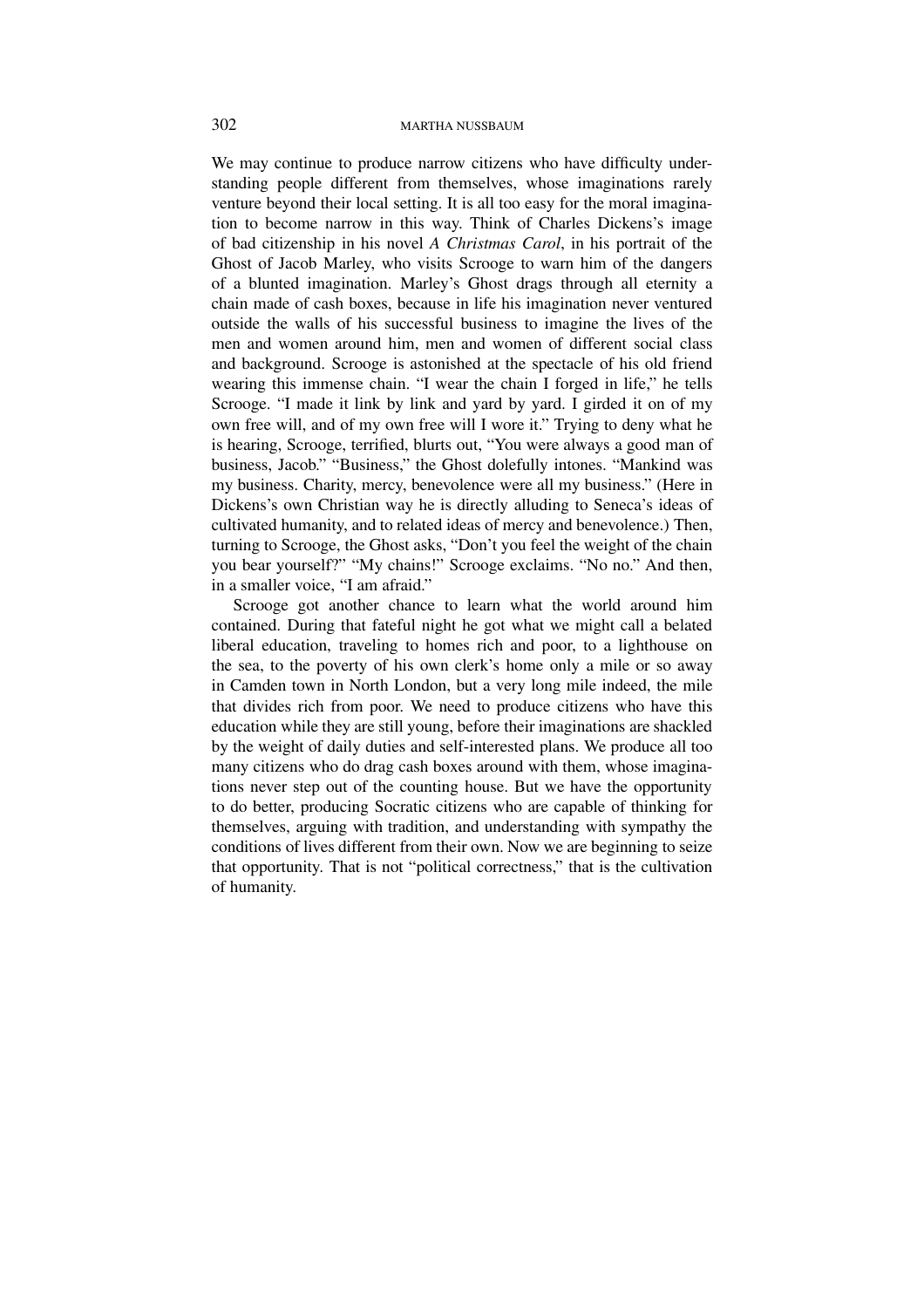# EDUCATION FOR CITIZENSHIP 303

# REFERENCES

Aristophanes, *Clouds*. Dickens, C. (1843/1984). *A Christmas carol*. Harmondsworth: Penguin. Ellison, R. (1992). *Invisible man*. New York: Random House. Nussbaum, M.C. (1997) *Cultivating humanity: A classical defense of reform in liberal education*. Cambridge MA: Harvard University Press. Plato, *Apology*. Seneca, *On Anger*. Plato Crito

*University of Chicago Law School Chicago, IL 60637 USA*